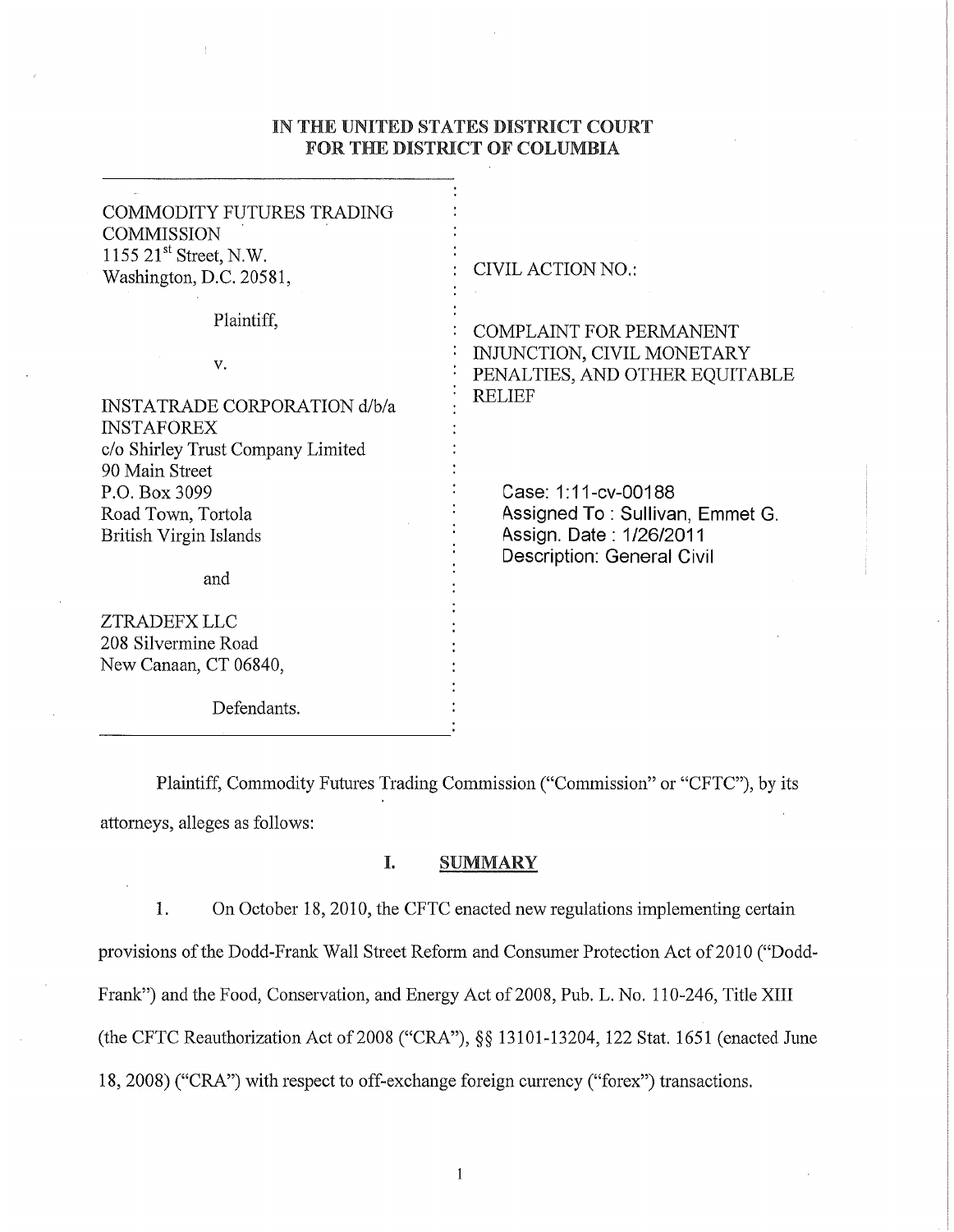Pursuant to Section  $2(c)(2)(C)(iii)(I)(aa)$  of the Commodity Exchange Act ("the Act"), as amended by the CRA, to be codified at 7 U.S.C.  $\S 2(c)(2)(C)(iii)(I)(aa)$ , an entity must be registered if it wants to solicit or accept orders from a non-Eligible Contract Participant ("ECP") in connection with forex transactions at a retail foreign exchange dealer ("RFED") or futures commission merchant. Pursuant to CFTC Regulations ("Regulations")  $5.3(a)(6)(i)$  and (ii), to be codified at 17 C.P.R. §§ 5.3(a)(6)(i) and (ii), in connection with forex transactions, all RFEDs and all associated persons ("APs") of RFEDs must be registered with the CFTC as of October 18, 2010. Pursuant to Regulations  $5.3(a)(5)(i)$  and (ii), to be codified at 17 C.F.R. §§  $5.3(a)(5)(i)$ and (ii), in connection with forex transactions, all introducing brokers ("IBs") and all associated persons ("APs") of IBs must be registered with the CFTC as of October 18, 2010.

2. Beginning on October 18, 2010, and continuing to the present ("the relevant period"), InstaTrade Corporation d/b/a InstaPorex ("InstaPorex" or), while acting as an RFED, solicited orders from non-ECPs in connection with forex transactions without registering with the CFTC, in violation of Section  $2(c)(2)(C)(iii)(I)(aa)$  of the Act, as amended by the CRA, to be codified at 7 U.S.C. § 2(c)(2)(C)(iii)(I)(aa), and Regulation 5.3(a)(6)(i), to be codified at 17 C.F.R.  $\S$  5.3(a)(6)(i).

3. During the relevant period, ZtradeFX LLC ("ZtradeFX"), while acting as an IB, failed to register with the CFTC, as required by Regulation  $5.3(a)(5)(i)$ , to be codified at 17 C.F.R. §  $5.3(a)(5)(i)$ .

4. By virtue of this conduct and the further conduct described herein, InstaPorex and ZtradeFX (collectively, "Defendants") have engaged, are engaging, or are about to engage in acts and practices in violation of the Act, as amended by the CRA, and the Regulations.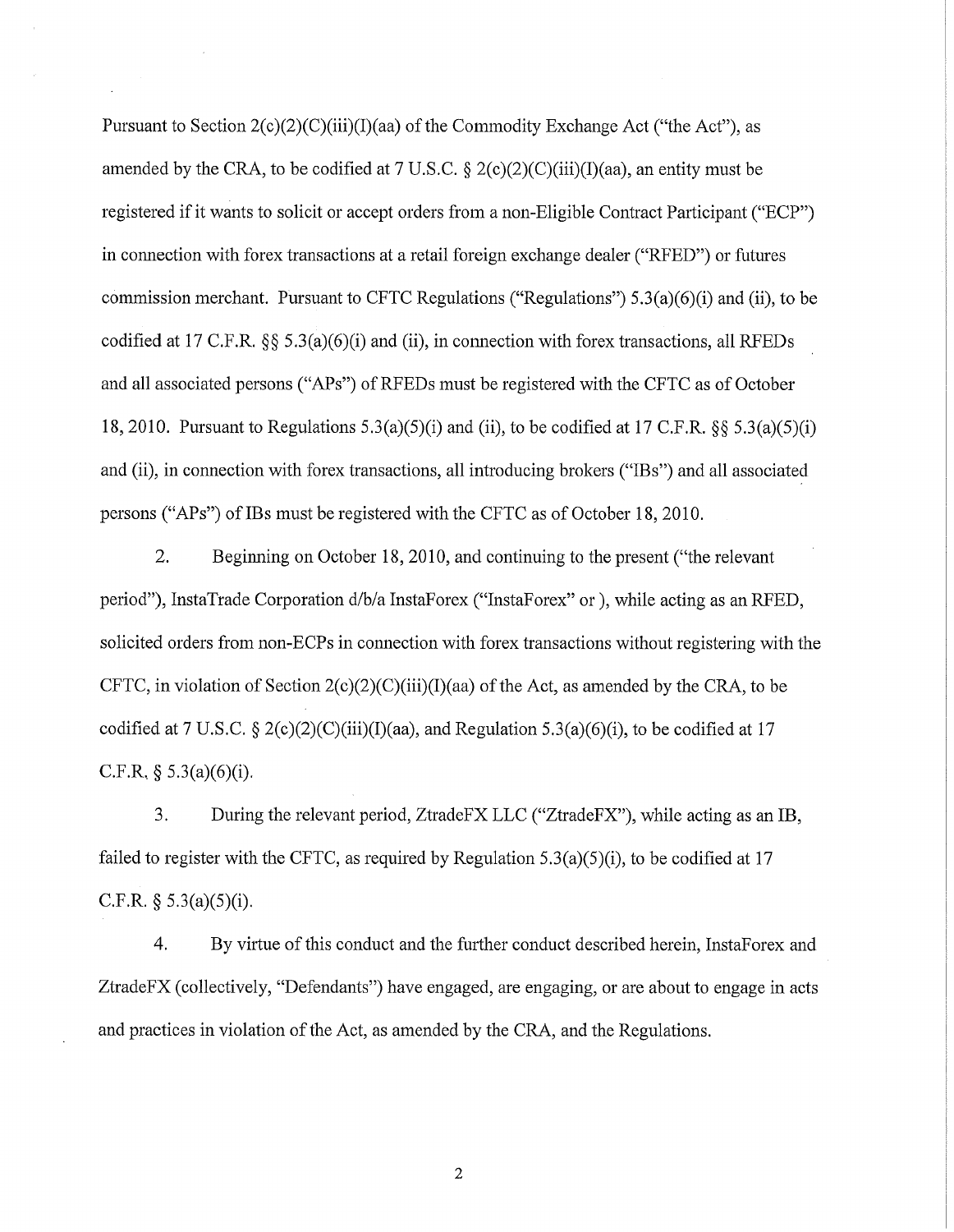5. Accordingly, pursuant to Section 6c of the Act, as amended by the CRA, to be codified at 7 U.S.C.  $\S$  13a-1, and Section 2(c)(2) of the Act, as amended by the CRA, to be codified at 7 U.S.C. § 2(c)(2), the Commission brings this action to enjoin Defendants' unlawful acts and practices and to compel their compliance with the Act, as amended by the CRA, and the Regulations and to further enjoin Defendants from engaging in certain commodity or forexrelated activity, including, through their websites, soliciting customers or offering to be the counterparty to customers' forex transactions, without appropriate registration with the Commission. In addition, the Commission seeks civil monetary penalties and remedial ancillary relief, including, but not limited to, trading and registration bans, disgorgement, rescission, preand post-judgment interest, and such other relief as the Court may deem necessary and appropriate.

6. Unless restrained and enjoined by this Court, Defendants likely will continue to engage in the acts and practices alleged in this Complaint and similar acts and practices, as more fully described below.

### II. JURISDICTION AND VENUE

7. Section 6c(a) of the Act, as amended by the CRA, to be codified at 7 U.S.C. § 13a-l(a), authorizes the Commission to seek injunctive relief against any person whenever it shall appear to the Commission that such person has engaged, is engaging, or is about to engage in any act or practice constituting a violation of the Act or any rule, regulation, or order thereunder.

8. The Commission has jurisdiction over the conduct and transactions at issue in this case pursuant to Section 6c of the Act, as amended by the CRA, to be codified at 7 U.S.C. § 13a-1, and Section  $2(c)(2)$  of the Act, as amended by the CRA, to be codified at 7 U.S.C. §  $2(c)(2)$ .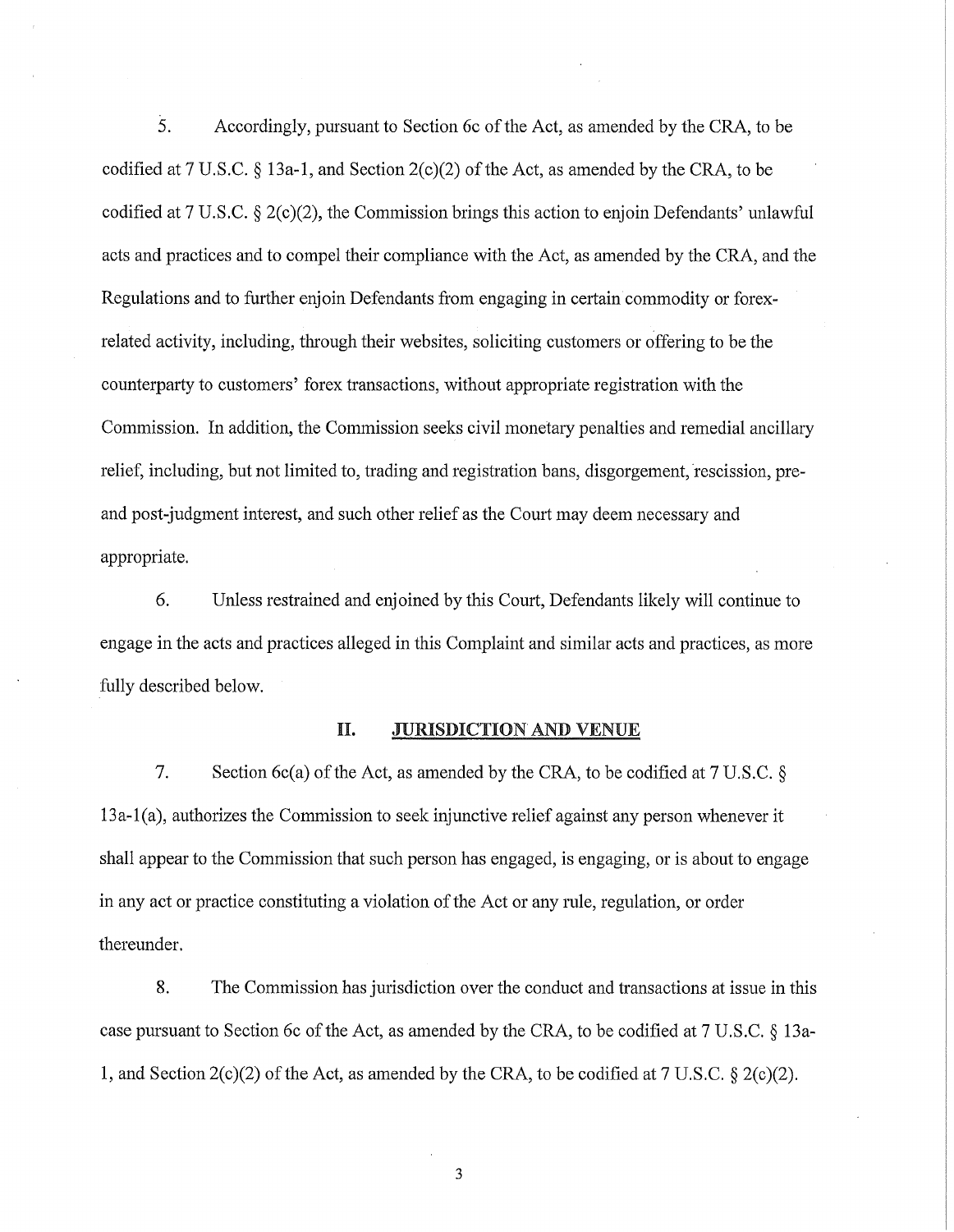9. Venue properly lies with the Court pursuant to Section 6c(e) of the Act, as amended by the CRA, to be codified at  $7 \text{ U.S.C.} \$ § 13a-1(e), because Defendants transact business in this District and certain transactions, acts, practices, and courses of business alleged in this Complaint occurred, are occurring, and/or are about to occur within this District.

### III. PARTIES

10. Plaintiff Commodity Futures Trading Commission is an independent federal regulatory agency charged with the administration and enforcement ofthe Act, 7 U.S.C. §§ 1 *et seq.,* and the Regulations thereunder, 17 C.P.R.§§ 1.1. *et seq.* 

11. Defendant InstaTrade Corporation d/b/a InstaForex is a corporation registered and incorporated under the laws of the British Virgin Islands that does business under the names InstaForex and InstaForex Companies. InstaTrade Corporation has never been registered with the Commission in any capacity.

12. Defendant ZtradeFX LLC is a Connecticut limited liability company formed on or about February 22, 2007, with its principal place of business at 208 Silvermine Road, New Canaan, Connecticut 06840. ZtradeFX has never been registered with the Commission in any capacity.

### IV. STATUTORY BACKGROUND

13. For the purposes of trading forex, a "retail foreign exchange dealer" is defined in Regulation 5.1(h)(1), to be codified at 17 C.F.R. § 5.1(h)(1), as any person that is, or offers to be, the counterparty to a retail forex transaction, except for a person described in sub-paragraph (aa), (bb),  $(cc)(AA)$ , (dd), (ee), or (ff) of section  $2(c)(2)(B)(i)(II)$  of the Act, as amended by the CRA, to be codified at 7 U.S.C. § 2(c)(2)(B)(i)(II). These exceptions pertain to certain United States financial institutions, brokers and dealers registered under the Securities Exchange Act of 1934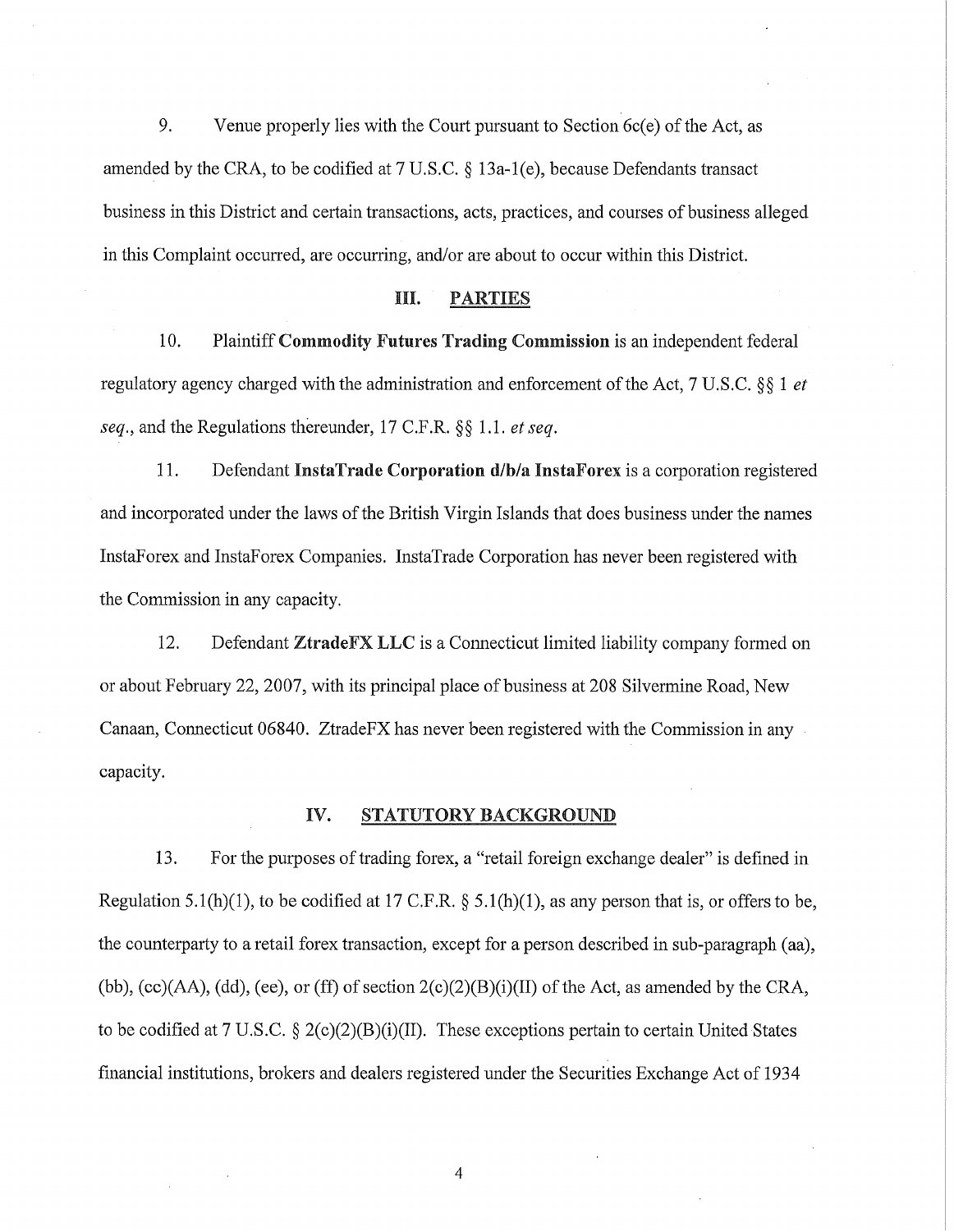and associated persons thereof, futures commission merchants and affiliated persons thereof, financial holding companies, and RFEDs registered with the Commission, and do not apply to Defendants.

14. An ECP is defined by the Act, in relevant part, as an individual with total assets in excess of (i) \$10 million, or (ii) \$5 million and who enters the transaction "to manage the risk associated with an asset owned or liability incurred, or reasonably likely to be owned or incurred, by the individual." *See* Section 1a(12)(A)(xi) of the Act, as amended by the CRA, 7 U.S.C. §  $1a(12)(A)(xi)$ .

15. For the purposes of trading forex, an "introducing broker" is defined in Regulation 5.1(f)(1), to be codified at 17 C.F.R. § 5.1(f)(1), as any person who solicits or accepts orders from a customer that is not an eligible contract participant (ECP) as defined in section 1a(12) of the Act, in connection with forex transactions.

## IV. FACTS

16. On October 18, 2010, the Commission enacted new regulations implementing certain provisions of Dodd-Frank and the CRA. For the purposes of forex transactions, the new regulations, among other things, require RFEDs and APs of RFEDs and IBs and APs of IBs to register with the CFTC.

17. During the relevant period, InstaForex acted as an RFED by serving or offering to serve as a counterparty to leveraged retail forex transactions conducted by its customers, who are notECPs.

18. InstaForex holds itself out as a leading Electronic Communication Network (ECN) broker on the forex market that provides online forex trading accounts and forex trading platforms, as well as other trading services, to customers.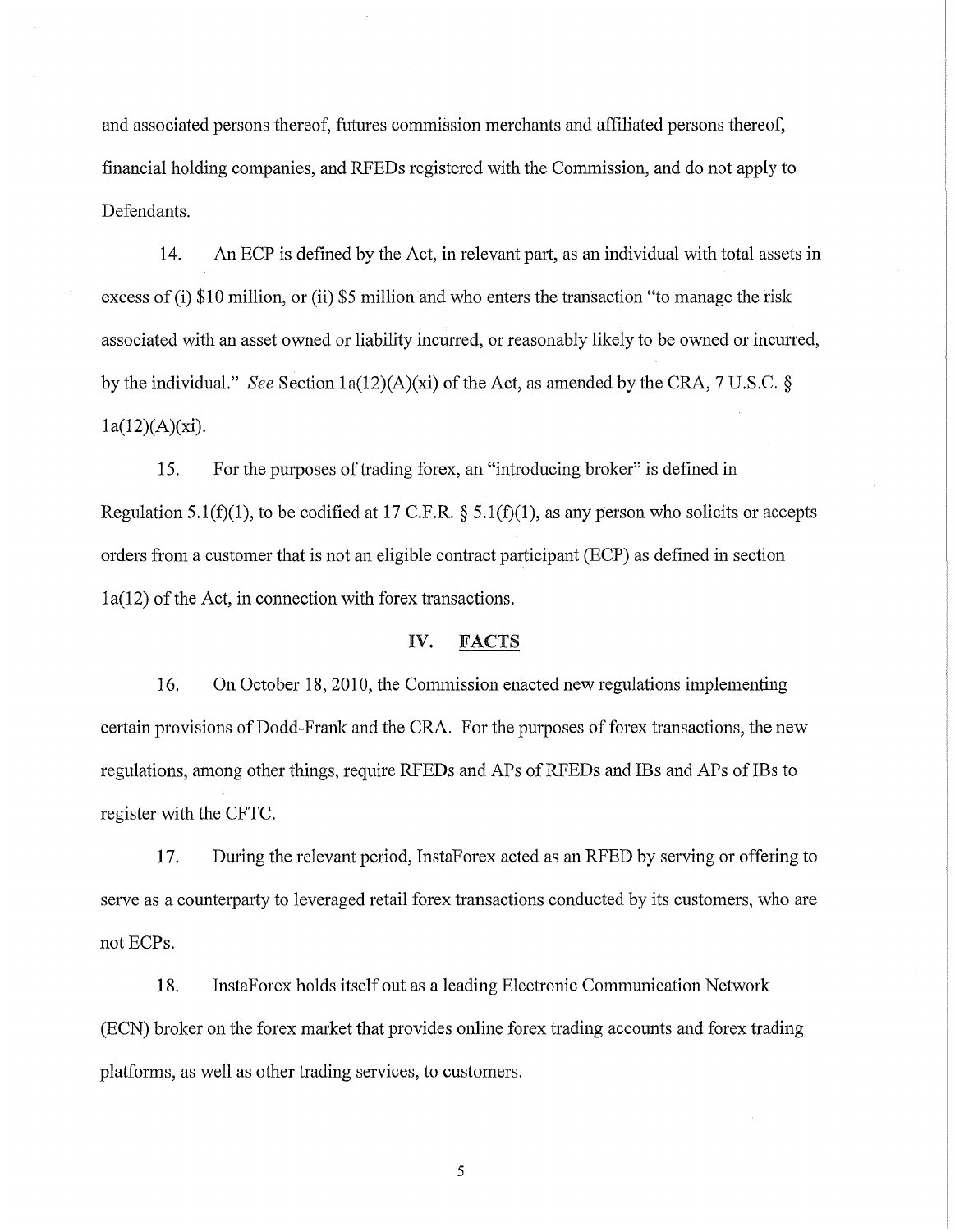19. InstaForex solicits and accepts funds from U.S. customers who are not ECPs for the purpose of opening and maintaining individual retail foreign currency trading accounts and participating in off-exchange forex contracts. InstaForex solicits and accepts funds for forex trading from customers residing in this and other jurisdictions in the U.S. through its internet website at www.instaforex.com and through ZtradeFX, its IB in the U.S.

20. InstaForex also engages in business in this jurisdiction by conducting email and instant message correspondence with customers through its website and by accepting customer telephone calls through a U.S. toll free telephone number and a Skype address listed on its website. In addition, InstaForex's website states that it operates a trading server in the United States at InstaForex-USA.com, which is hosted on a computer server located in Dallas, Texas.

21. Customers open a forex trading account with InstaF orex through its website by accepting a "Public Offer Agreement," which lists InstaForex's terms of service, and then completing an online account opening form. Customers are then directed to deposit funds with InstaForex through wire transfer, credit card payment, or by transferring funds to an InstaForex company account with electronic payment system providers such as Webmoney, Liberty Reserve, and Perfect Money. InstaForex accepts funds from customers located in the U.S. and other countries.

22. According to the InstaForex website, InstaForex has an "introducing office" in the U.S. at 208 Silvermine Road, New Canaan, Connecticut and at ztradefx.com, which are ZtradeFX's physical and website addresses.

23. During the relevant period, ZtradeFX acted as an IB by soliciting retail customers who are not eligible contract participants to participate in off-exchange forex contracts on behalf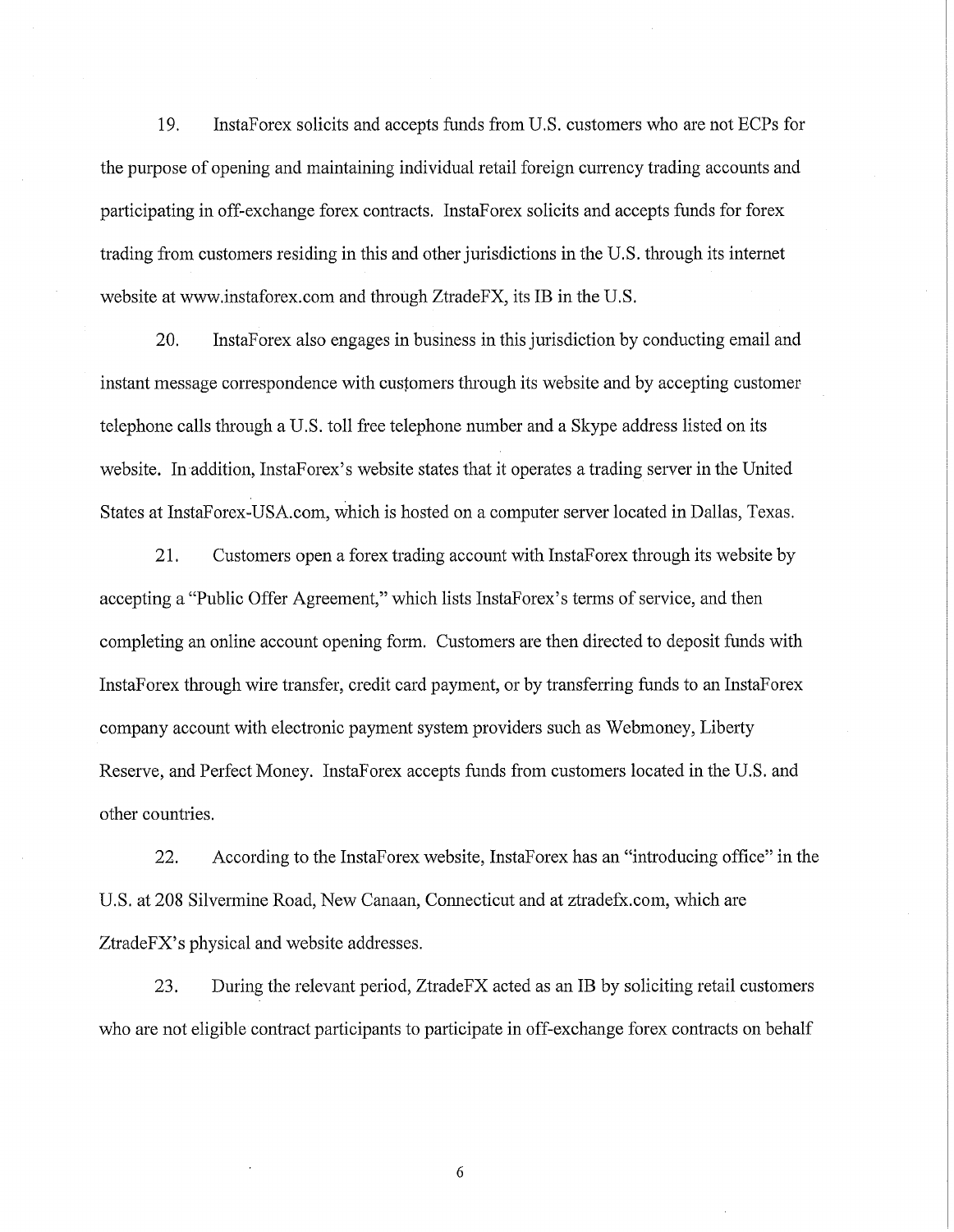of InstaForex and other RFEDs, and by introducing retail forex customers to InstaForex and other RFEDs.

24. ZtradeFX solicits customers in this and other jurisdictions in the U.S. through its internet website at www.ztradefx.com. According to its website, ZtradeFX introduces new customers and accounts to InstaForex and other RFEDs and receives commissions based on customers' trades in those accounts.

25. ZtradeFX also solicits and introduces customers on behalf of InstaForex through a website for "InstaForex USA" at www.instaforexusa.com, which is hosted on a computer server located in Scottsdale, Arizona. This website lists the address and contact information for ZtradeFX and links directly to InstaForex's website, where customers can then open forex trading accounts. The InstaForex USA website claims that funds may be deposited or withdrawn from InstaForex trading accounts through ZtradeFX.

26. On information and belief, the forex transactions InstaForex engages in neither result in delivery within two days nor create an enforceable obligation to deliver between a seller and a buyer who have the ability to deliver and accept delivery, respectively, in connection with their lines of business. Rather, these forex contracts remain open from day to day and ultimately are offset without anyone making or taking delivery of actual currency (or facing an obligation to do so).

27. Thus, InstaForex has been and is acting as an RFED and ZtradeFX has been and is acting as an IB, and both are soliciting non-ECPs to trade forex at InstaTrade.

28. As of the date of filing this complaint, Defendants have not registered with the CFTC.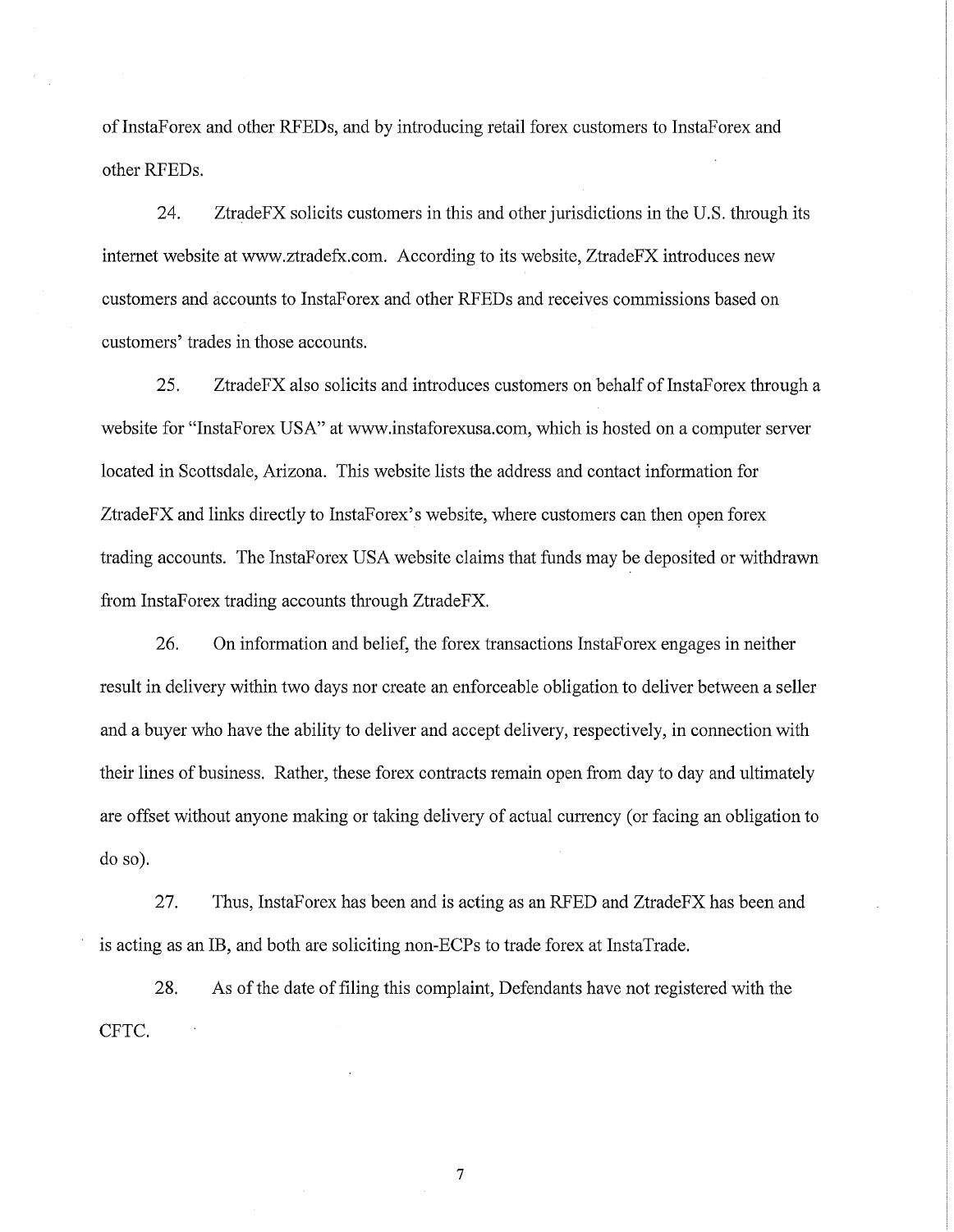29. Furthermore, InstaForex is not exempt from registration by virtue of meeting any of the descriptions in sub-paragraph (aa), (bb),  $(cc)(AA)$ , (dd), (ee), or (ff) of Section  $2(c)(2)(B)(i)(II)$  of the Act.

### VIOLATIONS OF THE COMMODITY EXCHANGE ACT

#### COUNT ONE:

# VIOLATION OF SECTION 2(c)(2)(C)(iii)(l)(aa) OF THE ACT, AS AMENDED BY THE CRA FAILURE TO REGISTER

30. Paragraphs 1 through 29 are realleged and incorporated herein,

31. During the relevant period, InstaForex solicited or accepted orders from non-

ECPs in connection with forex transactions at an RFED. InstaForex engaged in this conduct

without being registered as an RFED, as required by Regulation  $5.3(a)(6)(i)$ , to be codified at 17

C.F.R. § 5.3(a)(6)(i), all in violation of Section  $2(c)(2)(C)(iii)(I)(aa)$  of the Act, as amended by

the CRA, to be codified at Section  $2(c)(2)(C)(iii)(I)(aa)$ .

32. Each day that InstaForex engaged in this conduct since October 18, 2010, is alleged as a separate and distinct violation of Section  $2(c)(2)(C)(iii)(I)(aa)$  of the Act, as amended by the CRA, to be codified at  $7 \text{ U.S.C.} \$   $2(c)(2)(C)(iii)(I)(aa)$ .

## COUNT TWO: VIOLATION OF REGULATION 5.3(a)(6)(i) FAILURE TO REGISTER AS A RETAIL FOREIGN EXCHANGE DEALER

33. Paragraphs 1 through 29 are realleged and incorporated herein.

34. During the relevant period, InstaForex acted as an RFED, as defined in Regulation 5.1(h)(1), to be codified at 17 C.F.R.  $\S$  5.1(h)(1), and failed to register as an RFED, in violation of Regulation 5.3(a)(6)(i), to be codified at 17 C.F.R. *§* 5.3(a)(6)(i).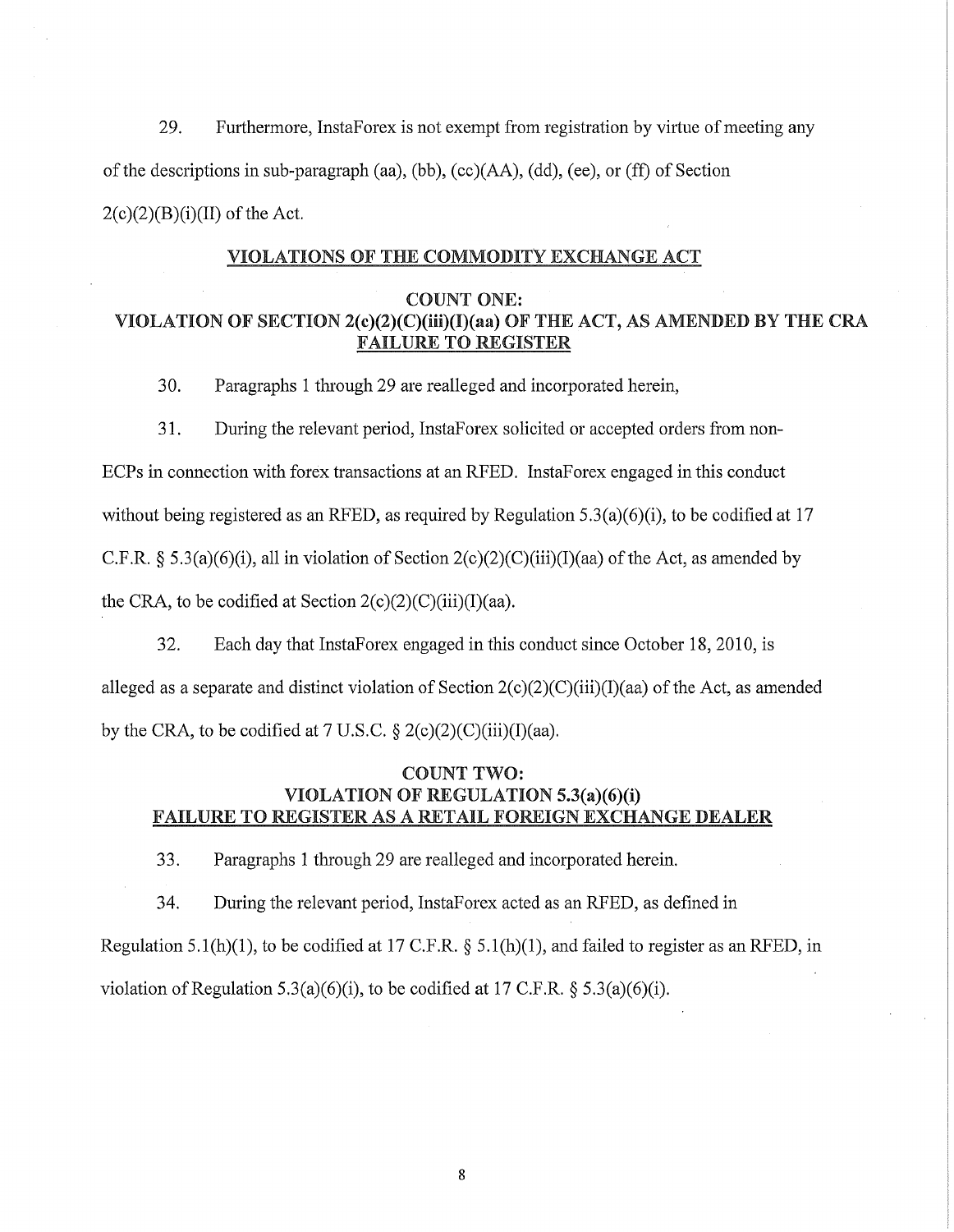35. Each day that InstaForex failed to register as an RFED since October 18, 2010, is alleged as a separate and distinct violation of Regulation 5.3(a)(6)(i), to be codified at 17 C.P.R.  $§ 5.3(a)(6)(i).$ 

## COUNT THREE: VIOLATION OF REGULATION 5.3(a)(5)(i) FAILURE TO REGISTER AS AN INTRODUCING BROKER

36. Paragraphs 1 through 29 are realleged and incorporated herein.

37. During the relevant period, ZtradeFX acted as an IB, as defined in Regulation 5.1(f)(1), to be codified at 17 C.F.R.  $\S$  5.1(f)(1), and failed to register as an IB, in violation of Regulation 5.3(a)(5)(i), to be codified at 17 C.F.R.  $\S$  5.3(a)(5)(i).

38. Each day that ZtradeFX failed to register as an IB since October 18, 2010, is alleged as a separate and distinct violation of Regulation 5.3(a)(5)(i), to be codified at 17 C.P.R.  $§ 5.3(a)(5)(i).$ 

### VI. RELIEF REQUESTED

WHEREFORE, the CFTC respectfully requests that this Court, as authorized by Section 6c of the Act, as amended by the CRA, to be codified at 7 U.S.C. § 13a-1, and pursuant to its own equitable powers, enter:

A. An order finding that InstaForex violated Section  $2(c)(2)(C)(iii)(I)(aa)$  of the Act, as amended by the CRA, to be codified at 7 U.S.C.  $\S 2(c)(2)(C)(iii)(I)(aa);$ 

B. An order finding that InstaForex violated Regulation 5.3(a)(6)(i), to be codified at 17 C.F.R.  $\S$  5.3(a)(6)(i);

C. An order of permanent injunction prohibiting InstaForex, and any other person or entity associated with it, from engaging in conduct in violation of Section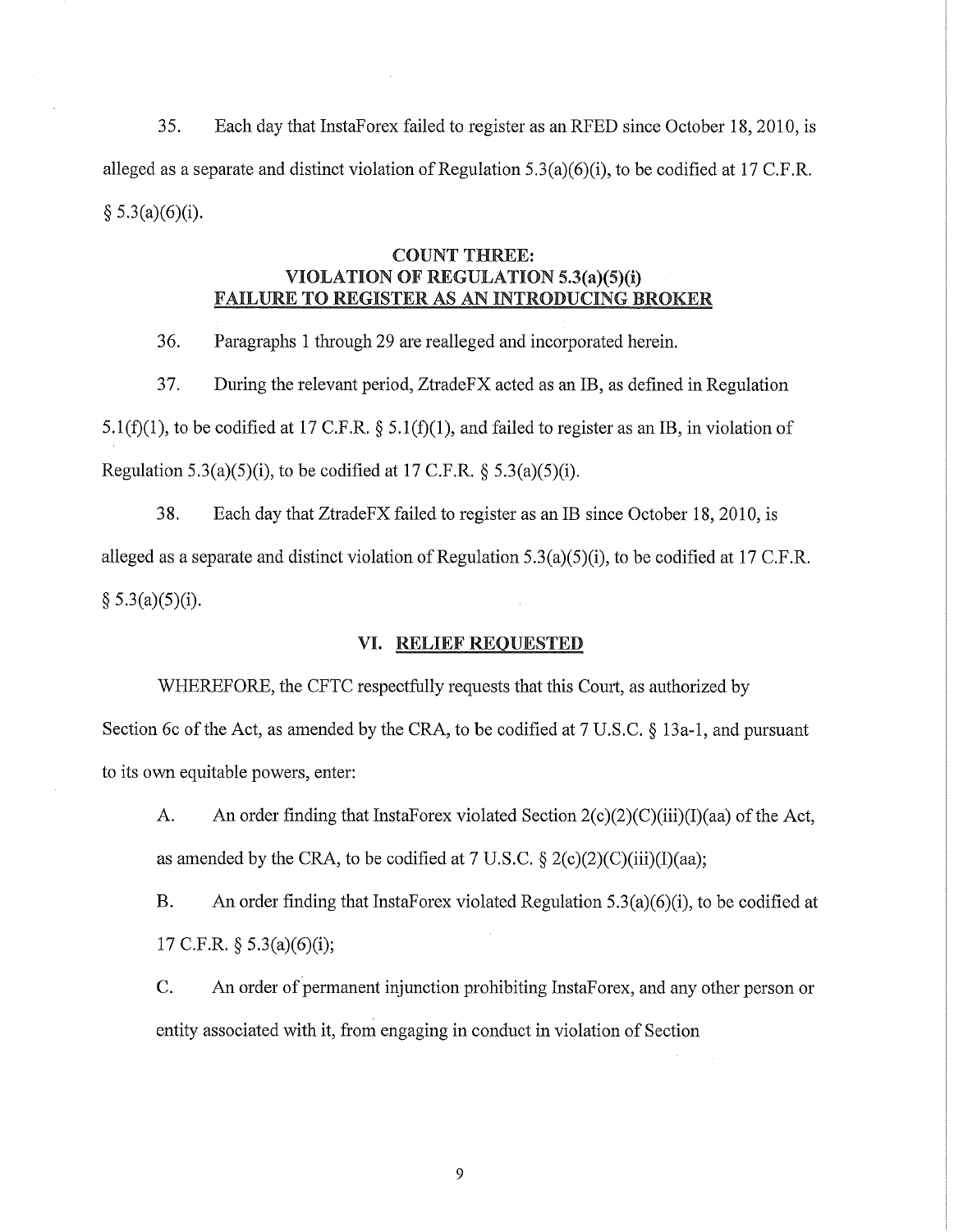$2(c)(2)(C)(iii)(I)(aa)$  of the Act, as amended by the CRA and the Dodd-Frank Act, to be codified at 7 U.S.C.  $\S 2(c)(2)(C(iii))(I)(aa);$ 

D. An order of permanent injunction prohibiting InstaForex, and any other person or entity associated with it, from engaging in conduct in violation of Regulation 5.3(a)(6)(i), to be codified at 17 C.F.R.  $\S$  5.3(a)(6)(i);

E. An order finding that ZtradeFX violated Regulation 5.3(a)(5)(i), to be codified at 17 C.F.R. § 5.3(a)(5)(i);

F. An order of permanent injunction prohibiting ZtradeFX, and any other person or entity associated with it, from engaging in conduct in violation of Regulation 5.3(a)(5)(i), to be codified at 17 C.F.R.  $\S$  5.3(a)(5)(i);

G. An order of permanent injunction prohibiting InstaForex, and any other person or entity associated with it or its websites, from operating its websites while in violation of Section 2(c)(2)(C)(iii)(I)(aa) of the Act, as amended by the CRA and the Dodd-Frank Act, to be codified at 7 U.S.C.  $\S 2(c)(2)(C)(iii)(I)(aa)$ , and Regulation 5.3(a)(6)(i), to be codified at 17 C.F.R.  $\S$  5.3(a)(6)(i);

H. An order of permanent injunction prohibiting ZtradeFX, and any other person or entity associated with it or its websites, from operating its websites while in violation of Regulation 5.3(a)(5)(i), to be codified at 17 C.F.R.  $\S$  5.3(a)(5)(i);

I. An order of permanent injunction prohibiting Defendants and any successor thereof from directly or indirectly:

1) Trading on or subject to the rules of any registered entity (as that term is defined in Section  $1a(29)$  of the Act, as amended by the CRA and the Dodd-Frank Act, to be codified at 7 U.S.C. § 1a);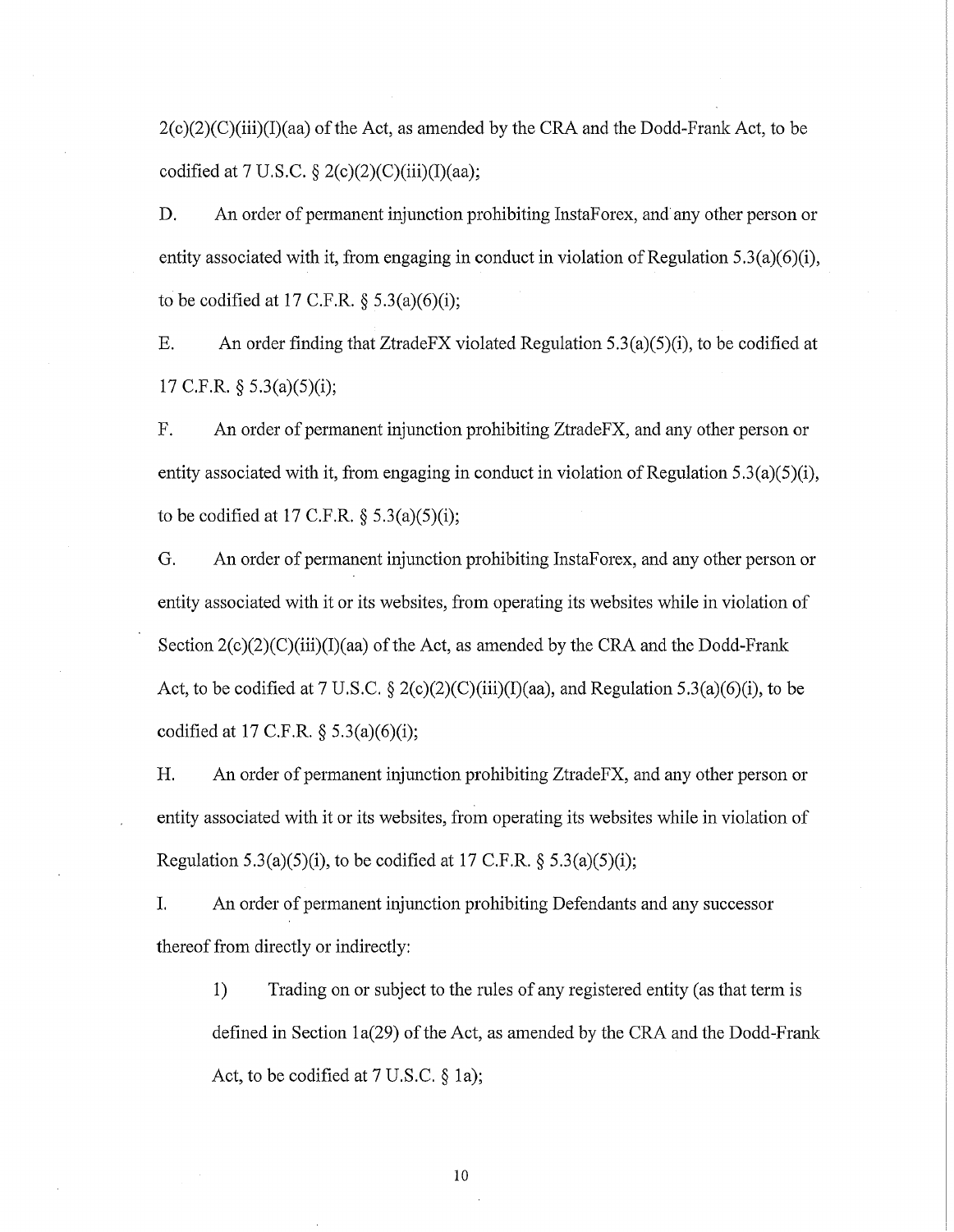2) Entering into any transactions involving futures, options on commodity futures, commodity options (as that term is defined in Regulation  $32.1(b)(1)$ ), 17 C.P.R. § 32.1(b)(1) (2010) (commodity options) and/or foreign currency (as described in Sections  $2(c)(2)(B)$  and  $2(c)(2)(C)(i)$  of the Act, as amended by the by the CRA and the Dodd-Frank Act, to be codified at 7 U.S.C. §§ 2(c)(2)(B) and  $2(c)(2)(C)(i)$  (forex contracts) for their own personal account or for any account in which they have a direct or indirect interest;

3) Having any futures, options on commodity futures, commodity options, and/or forex contracts traded on their behalf;

4) Controlling or directing the trading for or on behalf of any other person or entity, whether by power of attorney or otherwise, in any account involving futures, options, commodity options, and/or forex contracts;

5) Soliciting, receiving or accepting any funds from any person for the purpose of purchasing or selling any futures, options on commodity futures, commodity options, and/or forex contracts;

6) Applying for registration or claiming exemption from registration with the CFTC in any capacity, and engaging in any activity requiring such registration or exemption from registration with the CFTC except as provided for in Regulation 4.14(a)(9), 17 C.F.R. § 4.14(a)(9) (2010); and

7) Acting as a principal (as that term is defined in Regulation 3.1(a)), agent or any other officer or employee of any person registered, exempted from registration or required to be registered with the CFTC except as provided for in Regulation 4.14(a)(9), 17 C.P.R. § 4.14(a)(9) (2010).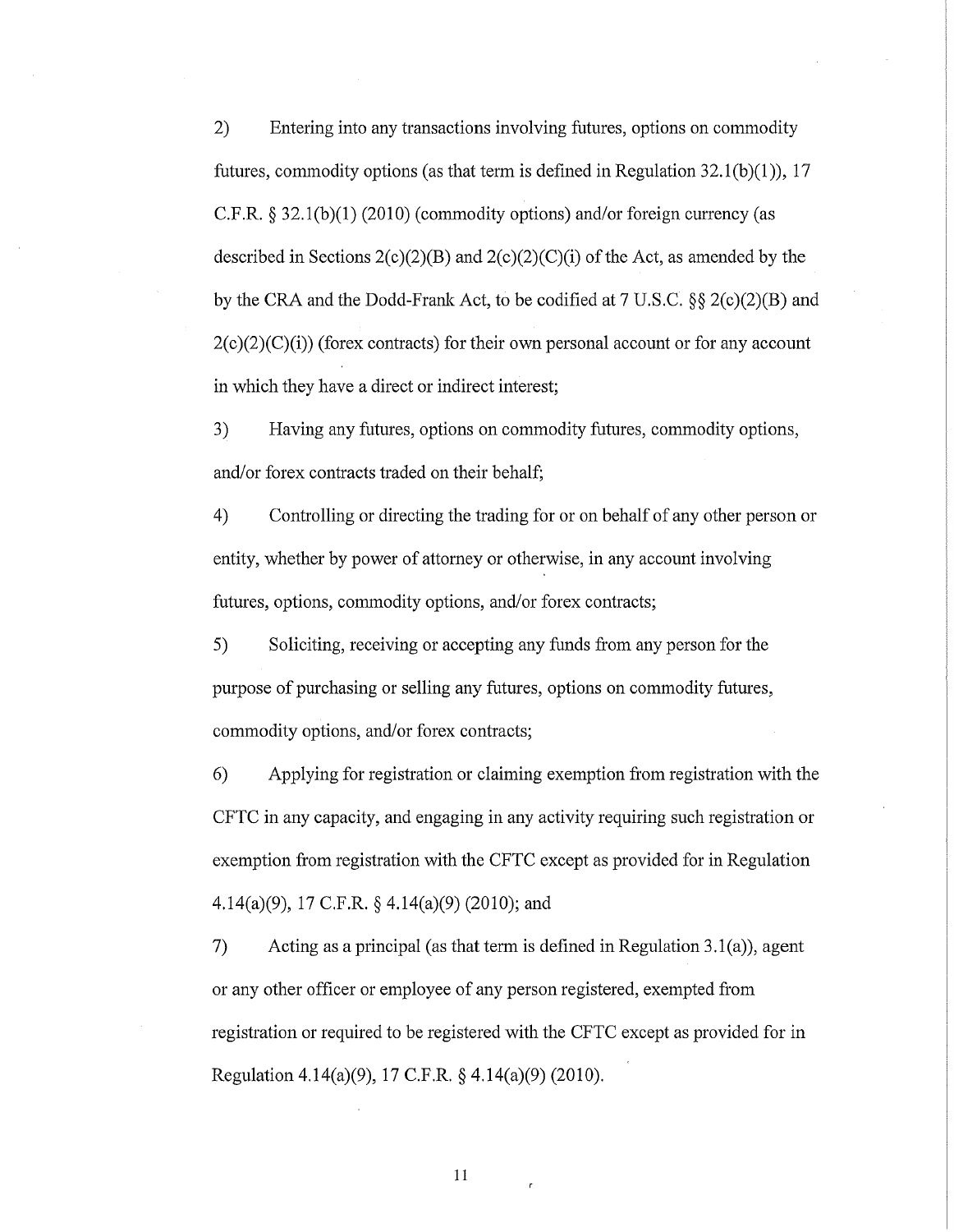J. Enter an order requiring Defendants, as well as any successors to them, to disgorge to any officer appointed or directed by the Court all benefits received including, but not limited to, salaries, commissions, loans, fees, revenues and trading profits derived, directly or indirectly, from acts or practices that constitute violations of the Act, as amended by the CRA, and the Regulations, including pre and post-judgment interest;

K. Enter an order directing Defendants and any successors thereof, to rescind, pursuant to such procedures as the Court may order, all contracts and agreements, whether implied or express, entered into between them and any of the customers whose funds were received by them as a result of the acts and practices which constituted violations of the Act, as amended by the CRA, and the Regulations as described herein;

L. Enter an order requiring Defendants to pay civil monetary penalties under the Act, to be assessed by the Court, in amounts of not more than the higher of: (1) triple the monetary gain to Defendants for each violation of the Act, as amended by the CRA, and the Regulations or (2) \$140,000 for each violation committed on or after October 23, 2008;

M. Enter an order requiring Defendants to pay costs and fees as permitted by 28 U.S.C. §§ 1920 and 2412(a)(2) (2006); and

N. Enter an Order providing such other and further relief as this Court may deem necessary and appropriate under the circumstances.